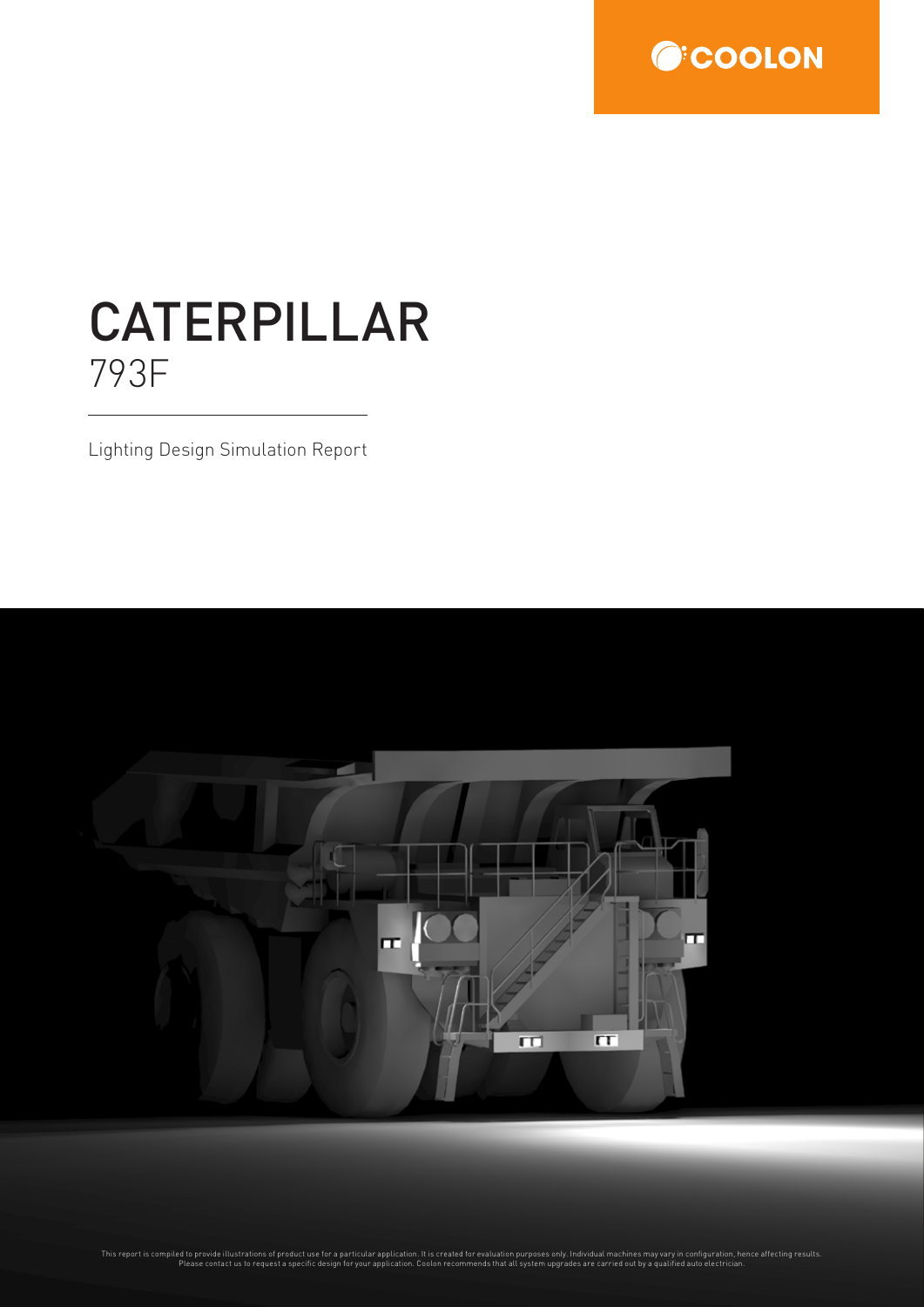| Symbol                | Quantity | Label          | LFF.   | <b>Descriptions</b>                                      |
|-----------------------|----------|----------------|--------|----------------------------------------------------------|
| $\boxed{\rightarrow}$ |          | $CP9-XML-1.07$ | 0.850  | Coolon CP9 LED w/ L07 Optics, +/- 7 degree beam angle    |
| ∥→∥                   |          | CP9-XML-0209   | 0.850. | Coolon CP9 LED w/ 0209 Optics, +/-20x9 degree beam angle |

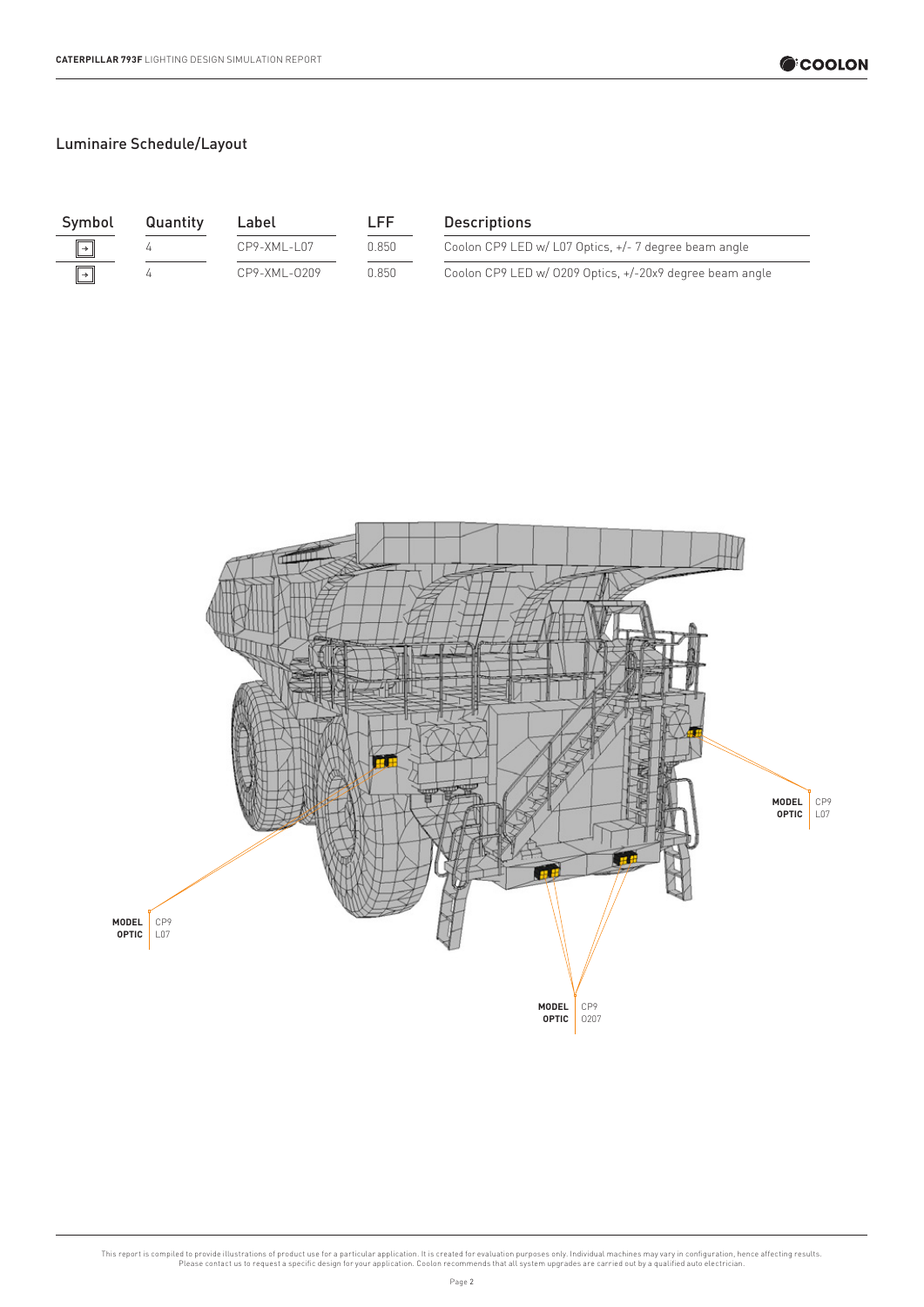| Symbol        | Quantity | Label        | LFF   | <b>Descriptions</b>                                      |
|---------------|----------|--------------|-------|----------------------------------------------------------|
| $\parallel +$ |          | CP9-XML-L07  | 0.850 | Coolon CP9 LED w/ L07 Optics, +/- 7 degree beam angle    |
| ∣→            |          | CP9-XML-0209 | 0.850 | Coolon CP9 LED w/ 0209 Optics, +/-20x9 degree beam angle |

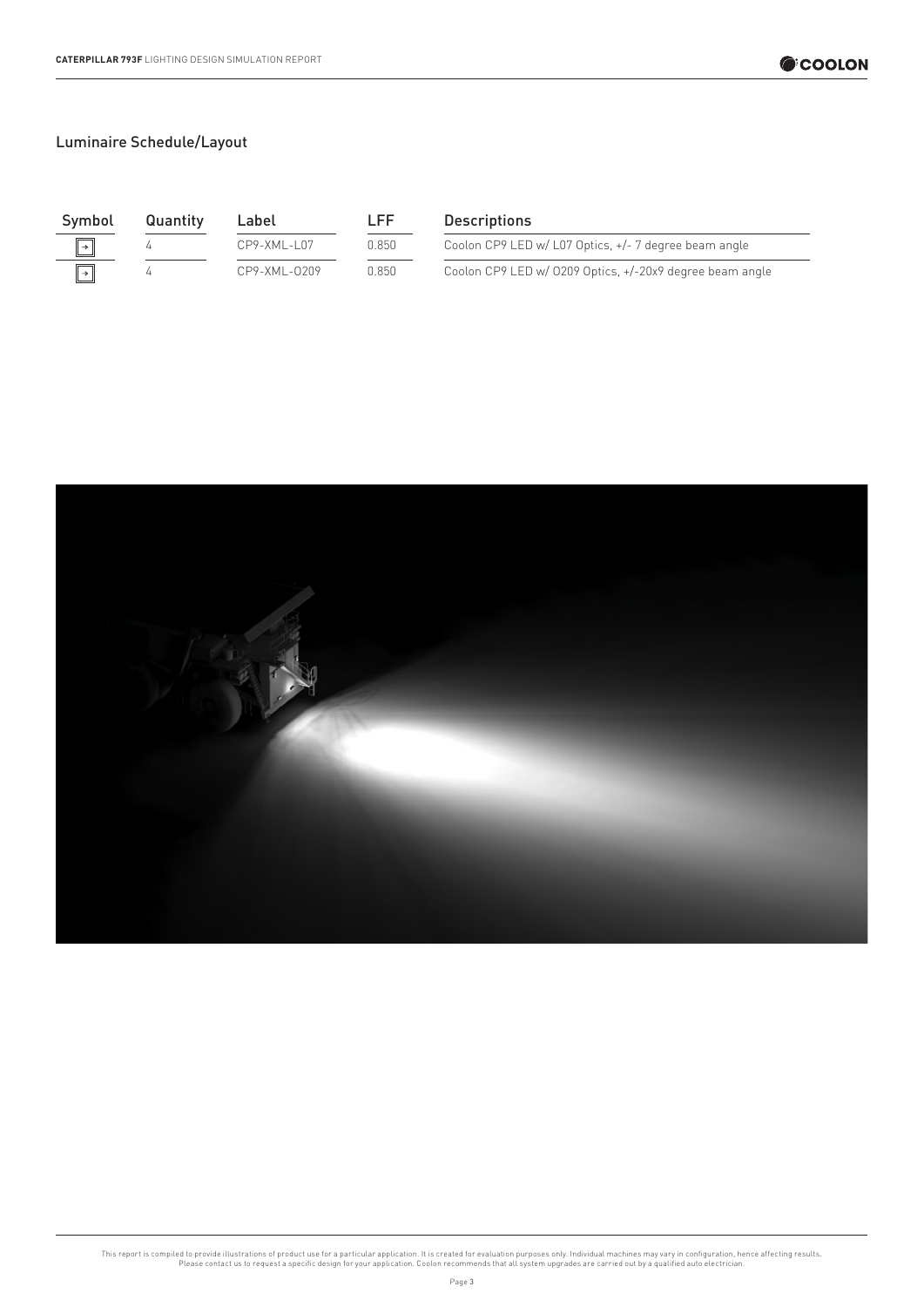| Symbol                | Quantity | Label             | r FF. | <b>Descriptions</b>                                      |
|-----------------------|----------|-------------------|-------|----------------------------------------------------------|
| $\boxed{\rightarrow}$ |          | $CP9 - XML - L07$ | 0.850 | Coolon CP9 LED w/ L07 Optics, +/- 7 degree beam angle    |
| →                     |          | CP9-XML-0209      | 0.850 | Coolon CP9 LED w/ 0209 Optics, +/-20x9 degree beam angle |

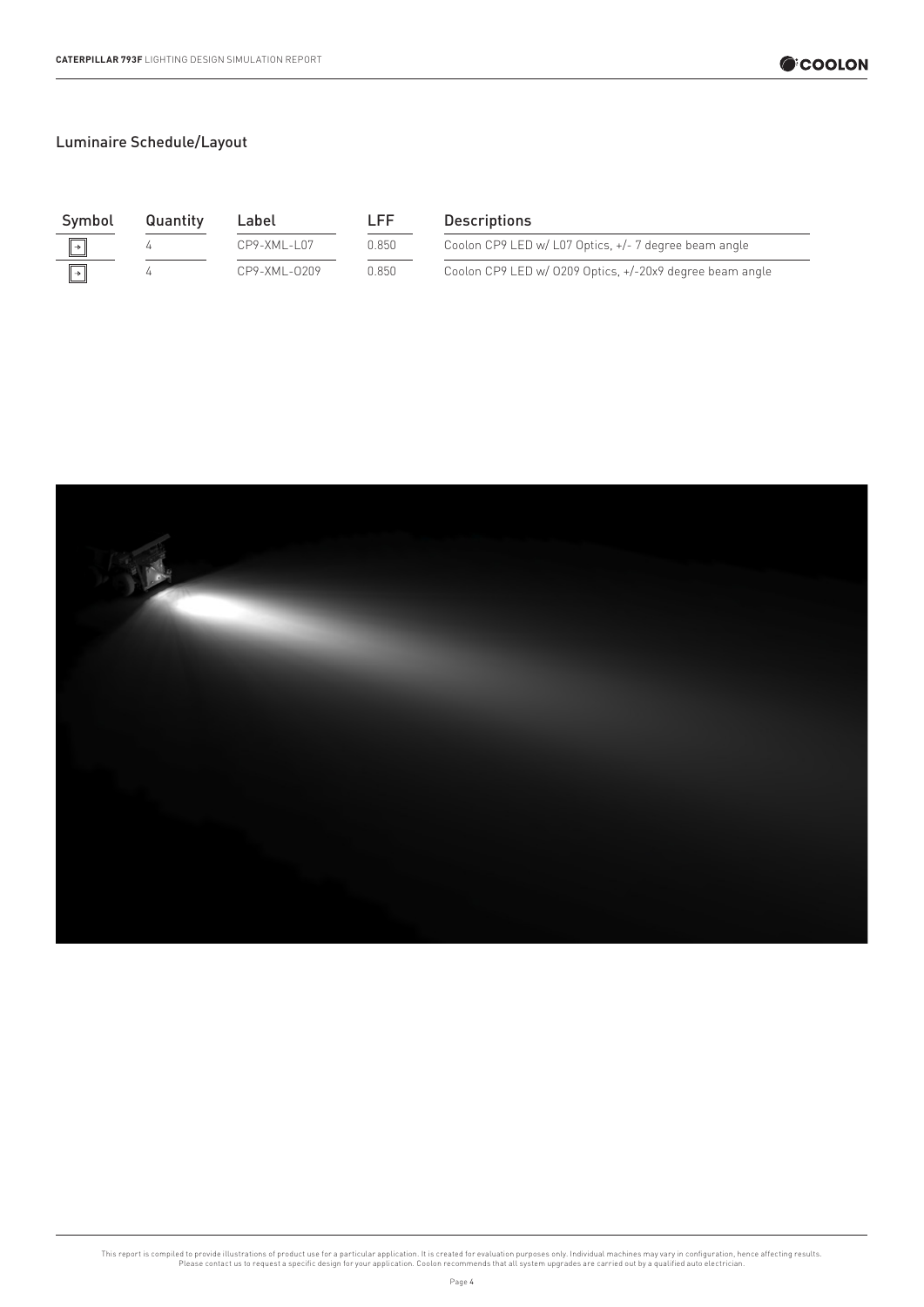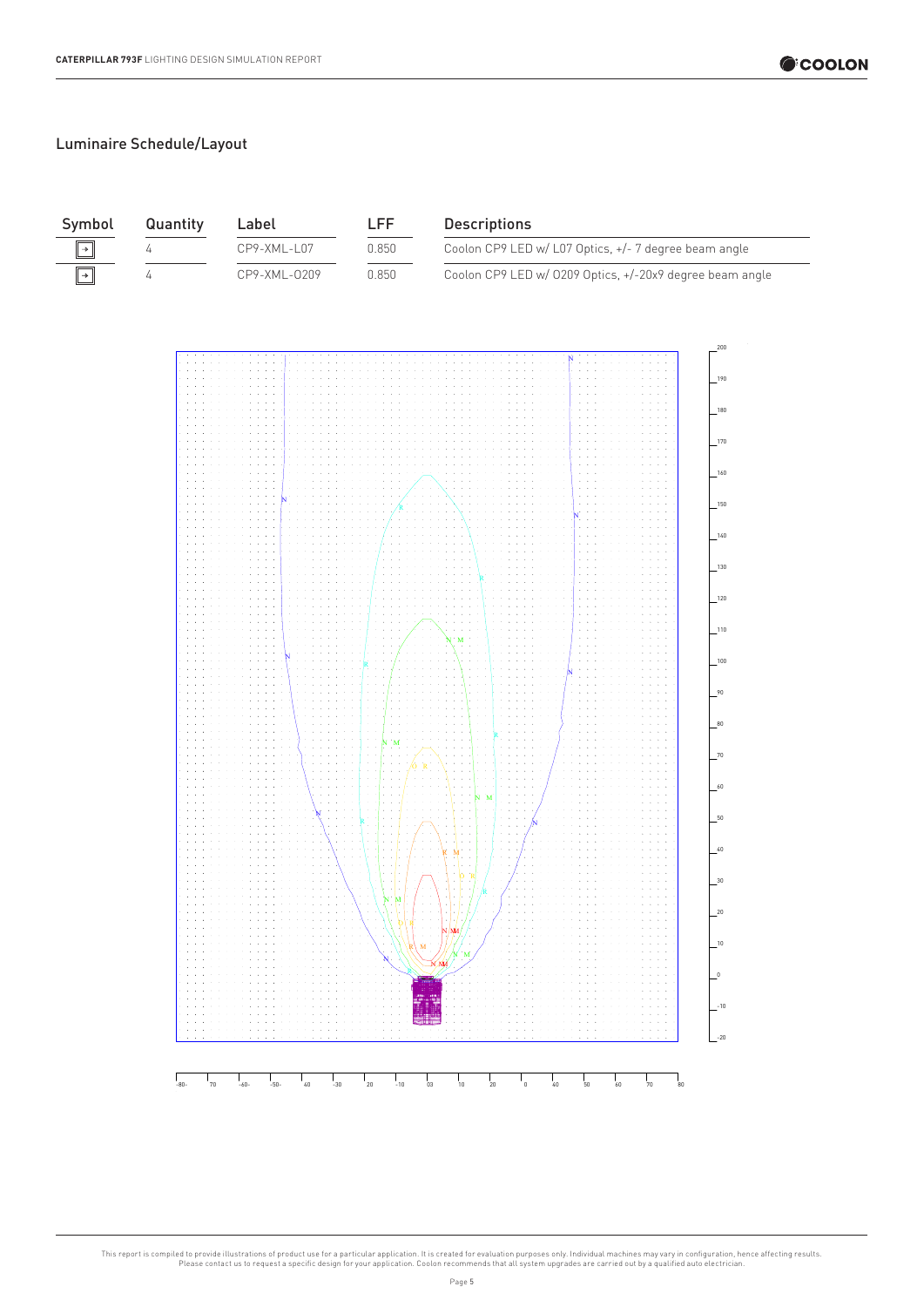$\boxed{\rightarrow}$ 

Symbol Quantity Label LFF Descriptions

2 CP9-XML-0209 0.850 Coolon CP9 LED w/ 0209 Optics, +/-20x9 degree beam angle

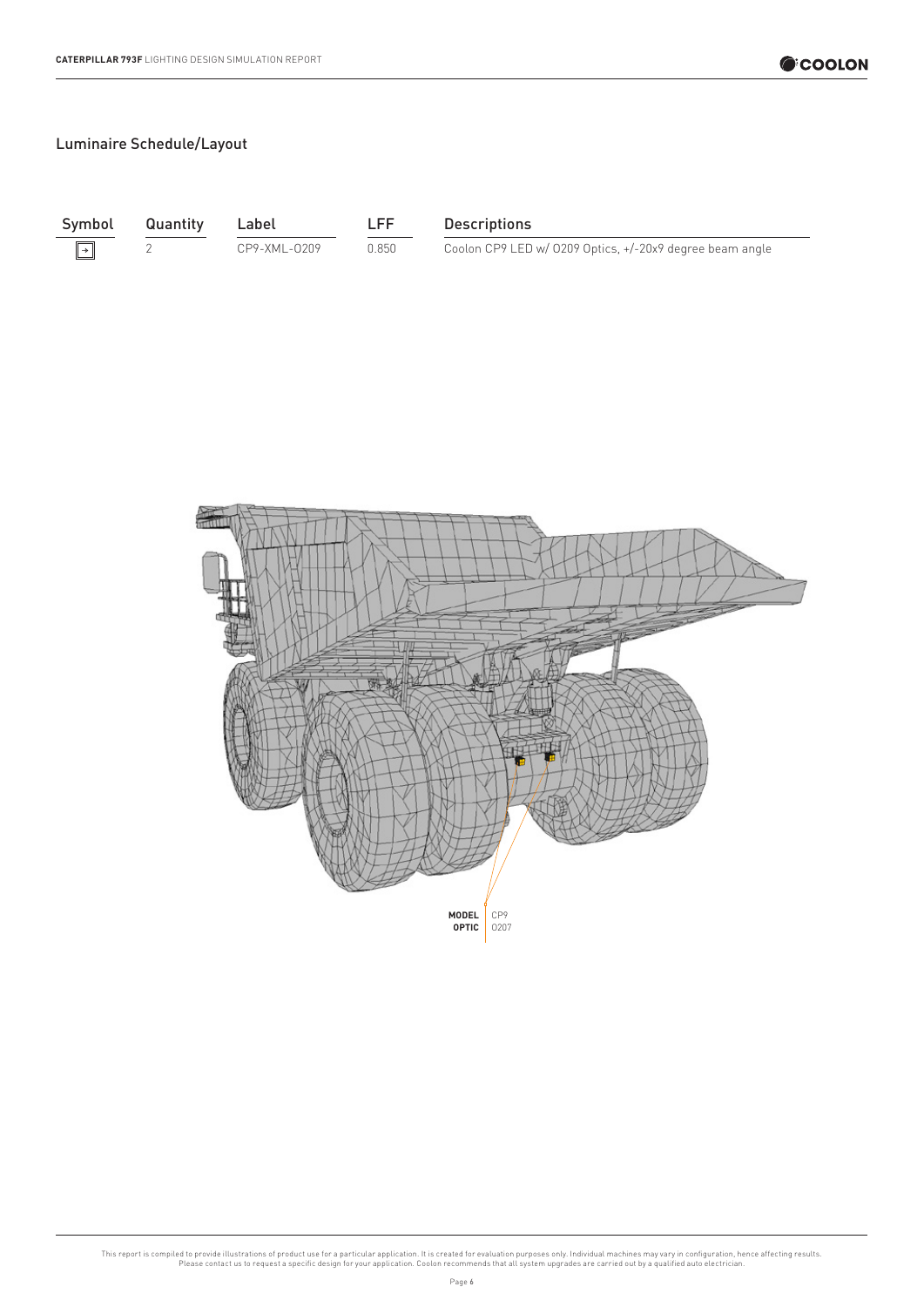$\boxed{\rightarrow}$ 

Symbol Quantity Label LFF Descriptions

2 CP9-XML-0209 0.850 Coolon CP9 LED w/ 0209 Optics, +/-20x9 degree beam angle